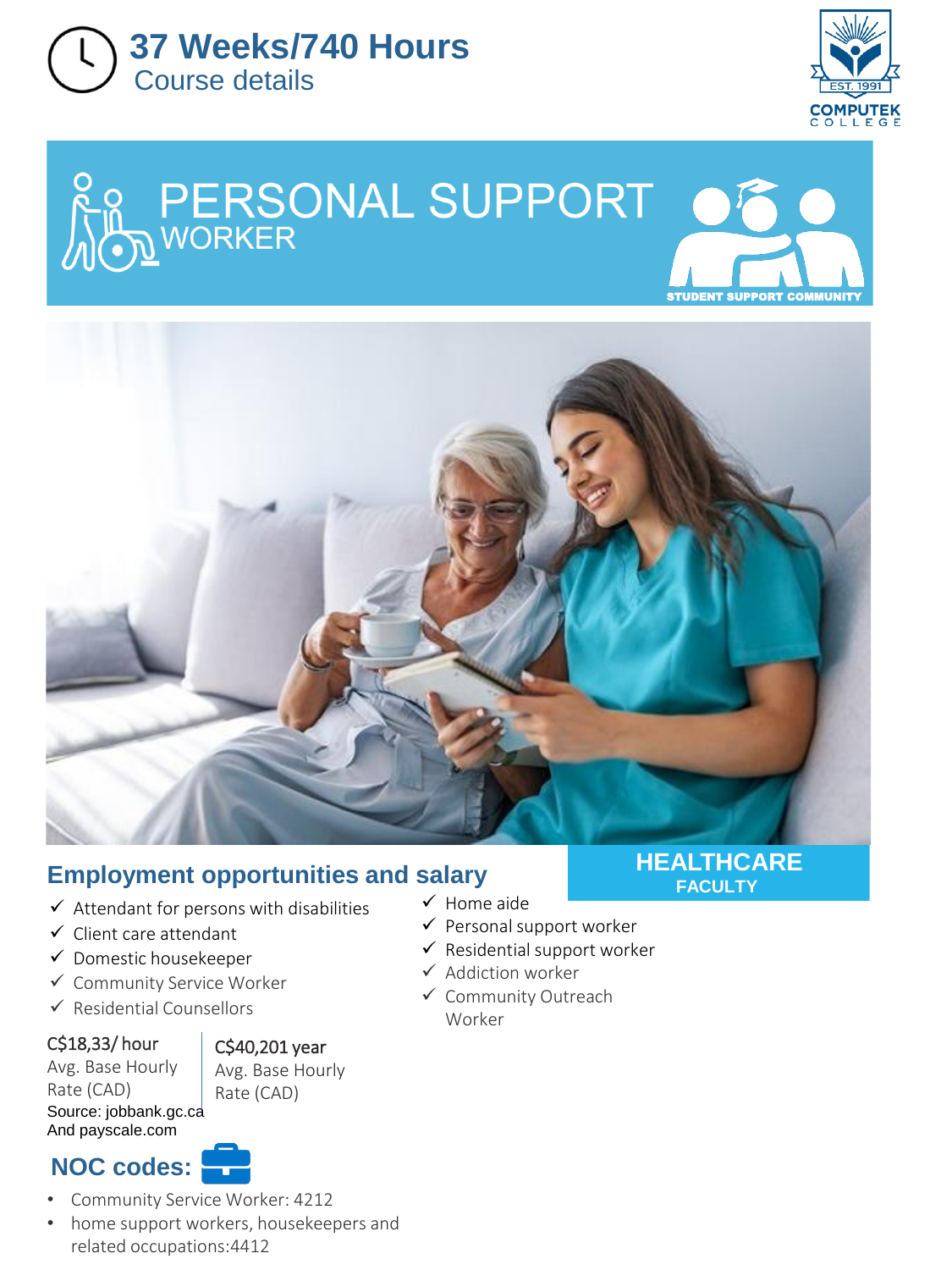### **37 Weeks/ 740 Hours**  Course details

# PERSONAL SUPPORT



#### **Program Summary**

Our Personal Support Worker (PSW) Certificate program helps our students master the required personal and occupational qualities needed to care for people living at home, hospitals, senior homes and in long-term care facilities. Students will learn to identify and respond to the physical and emotional needs of clients/residents. Both clinical and community placements are also included in this program to provide students with "real life" work experience.





- PSW Foundation
- Safety and Mobility
- Body Systems
- Assisting with Personal Hygiene
- Abuse and Neglect
- Household Management, Nutrition and Hydration
- Clinical Placement (Facility)
- Assisting the Family, Growth and Development
- Assisting the Dying Person
- Assisting with Medications
- Cognitive and Mental Health Issues and Brain Injuries
- Health Conditions
- Clinical Placement (Community)
- Care Planning/ Restorative Care/ Documentation/ Working in the Community



#### **What do personal support worker do?**

Personal support workers (PSWs) are responsible for providing short- or long-term care for patients and serving as companions for those who are lonely, as well as helping them with activities of their day-to-day lives. Personal support workers are health professionals who are "unregulated," as there are no set guidelines which they follow. These support workers are employed primarily in senior homes, private care facilities, doctors' offices, and some clinics, and some also work in private homes. Their work often revolves around providing physical care for senior citizens, including tasks such as cleaning, laundry, and recreation activities. Although educational requirements are not strict for this position, many employers prefer applicants who have a degree, certification, or some experience or background work in health care.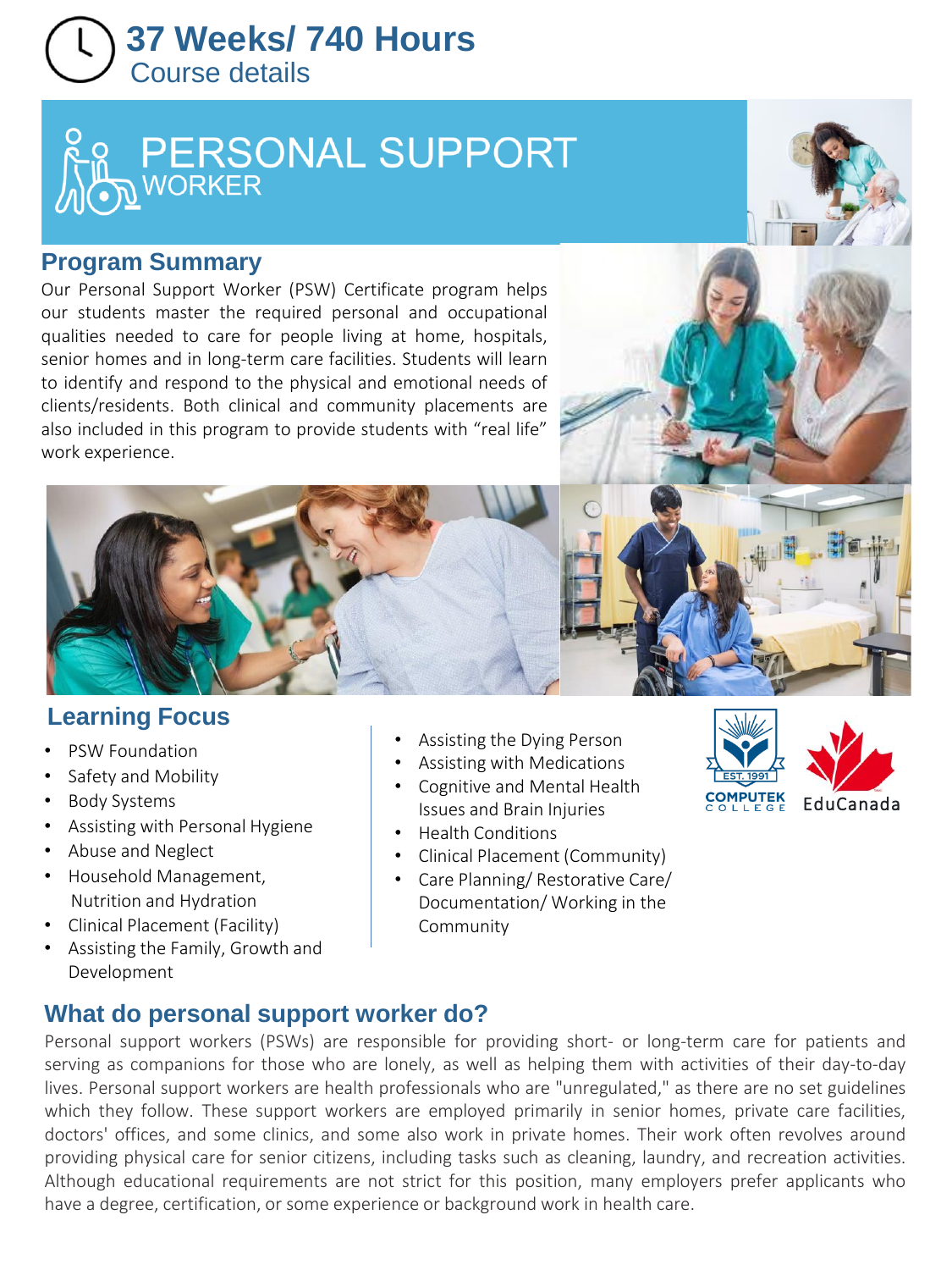## **PERSONAL SUPPORT** WORKER



#### **PSW Foundation**

This module provides an overview of the Personal Support Worker role in a variety of settings. Students will learn the principles of client-centered versus client-directed care, emphasizing the individuality of the client and his/her relationship with family, friends, and others. Students will be introduced to the role and scope of responsibilities of PSWs, including the variety of settings, work relationships, stress and time management.

#### **Safety and Mobility**

This module deals with aspects of safety as they relate to both the consumer/client and the worker. One of the fundamental activities of the Personal Support Worker is assisting the consumer/client with routine activities of living. It is essential that the PSW provide assistance in a manner that is effective, safe, and provides for client comfort. This module will also discuss body mechanics.

#### **Body Systems**

This module will introduce the student to the basics of anatomy and physiology. Students will gain an understanding of human body systems in order to apply that knowledge in their daily work as a PSW. These body systems are: the musculoskeletal, digestive, urinary, integumentary, reproductive, cardiovascular, respiratory, nervous, and endocrine. 30

#### **Assisting with Personal Hygiene**

PSWs must have the knowledge, skill, and sensitivity to provide appropriate assistance to another person, since a significant number of clients for whom they provide service have disabilities that affect their ability to look after their personal hygiene. The Personal Support Worker will assist clients with all activities or routines of daily living. 30

#### **Abuse and Neglect**

This module introduces students to the concepts of family violence and abuse, including its possible signs, as well as appropriate actions to be taken if abuse is suspected. Personal beliefs and attitudes about family violence and abuse are examined, as is the concept of worker abuse of the client. PSW identify the concept of abuse and are able to recognize both causes and indicators. 15

#### **Household Management, Nutrition and Hydration**

In this module students will learn to assist the client with their nutritional needs, household activities, and household management according to client preferences, comfort, and safety. Nutritional needs include planning balanced nutritious menus, shopping, safe handling of food, storage, and specific cooking techniques. Students will have the opportunity to practice and demonstrate skills in a lab environment.

#### Assisting the Family, Growth and Development

This module builds a foundation for students to understand family characteristics in terms of structure, functions and roles. The influence of cultural values, practices, religious beliefs on family relationships will be emphasized as central to the PSWs ability to provide effective support. he stages of growth and development throughout the life cycle are also discussed.

**Hours** 

45

40

30

25